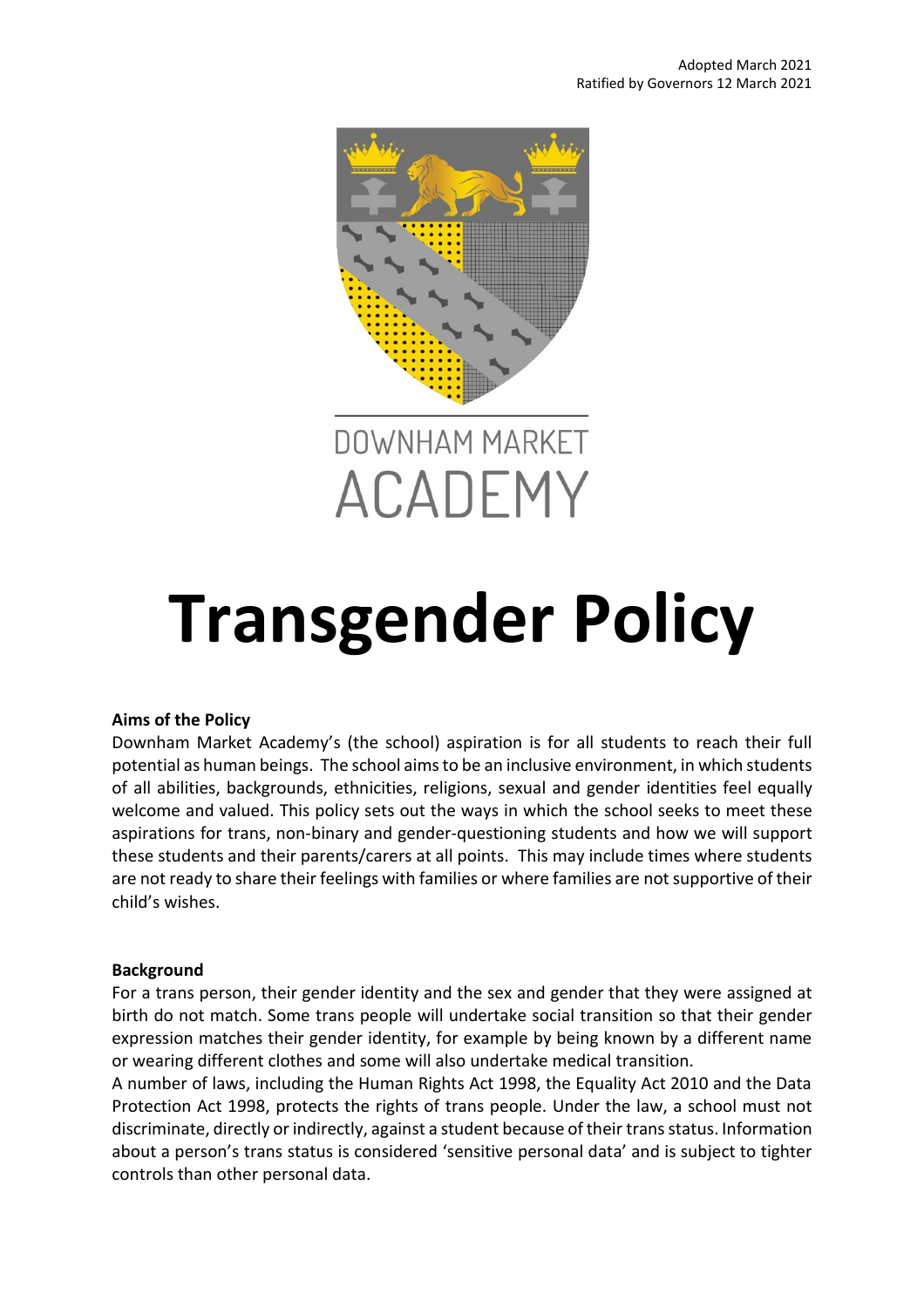## **School Attendance**

The school will make reasonable adjustments to accommodate absence requests from trans students for medical appointments and for support from outside agencies*,* in line with its absence policy. Sensitive care will be taken when recording the reason for absence.

# **Transphobic Bullying**

The school has a robust anti-bullying policy. In line with this policy, transphobic incidents will be recorded and dealt with in the same manner as other incidents that are motivated by prejudice, e.g. racist, homophobic or biphobic incidents.

# **Training**

In order to ensure all staff are able to deal sensitively with trans matters and work confidently with trans, non-binary and gender questioning students, the school will hold training sessions on topics such as:

- Safeguarding
- Confidentiality
- Gender identity
- Tackling transphobia
- Relevant legislation

All topics will be covered during the school CPD programme and will be revisited annually.

## **The Curriculum**

Gender identity will be included in the PSHE programme. It will also be discussed during other subjects when relevant, so that students understand that everyone has a gender identity and that gender stereotyping is damaging and limiting for all.

## **Physical Education**

Sports and physical education is a key aspect of the national curriculum and the physical and mental well-being of young people, and a trans or non-binary young person has the same right to physical education as other young people.

Trans and non-binary students will be supported to access PE and the issue of physical risk within certain sports will be assessed in advance and managed within the lesson context. Decisions will be made in consultation with the relevant student(s) and with parents/carers, having checked with the student(s) that they are happy for parents/carers to be involved.

Where lessons are segregated by gender, students will be enabled to participate in the activity that corresponds to their gender identity if this is what they request and where it is safe to do so. PE teachers will take into account the range of size, build and ability of individuals in the class and differentiate accordingly to keep all students safe.

In the case of competitive sports, school may need to seek advice from the relevant sporting body.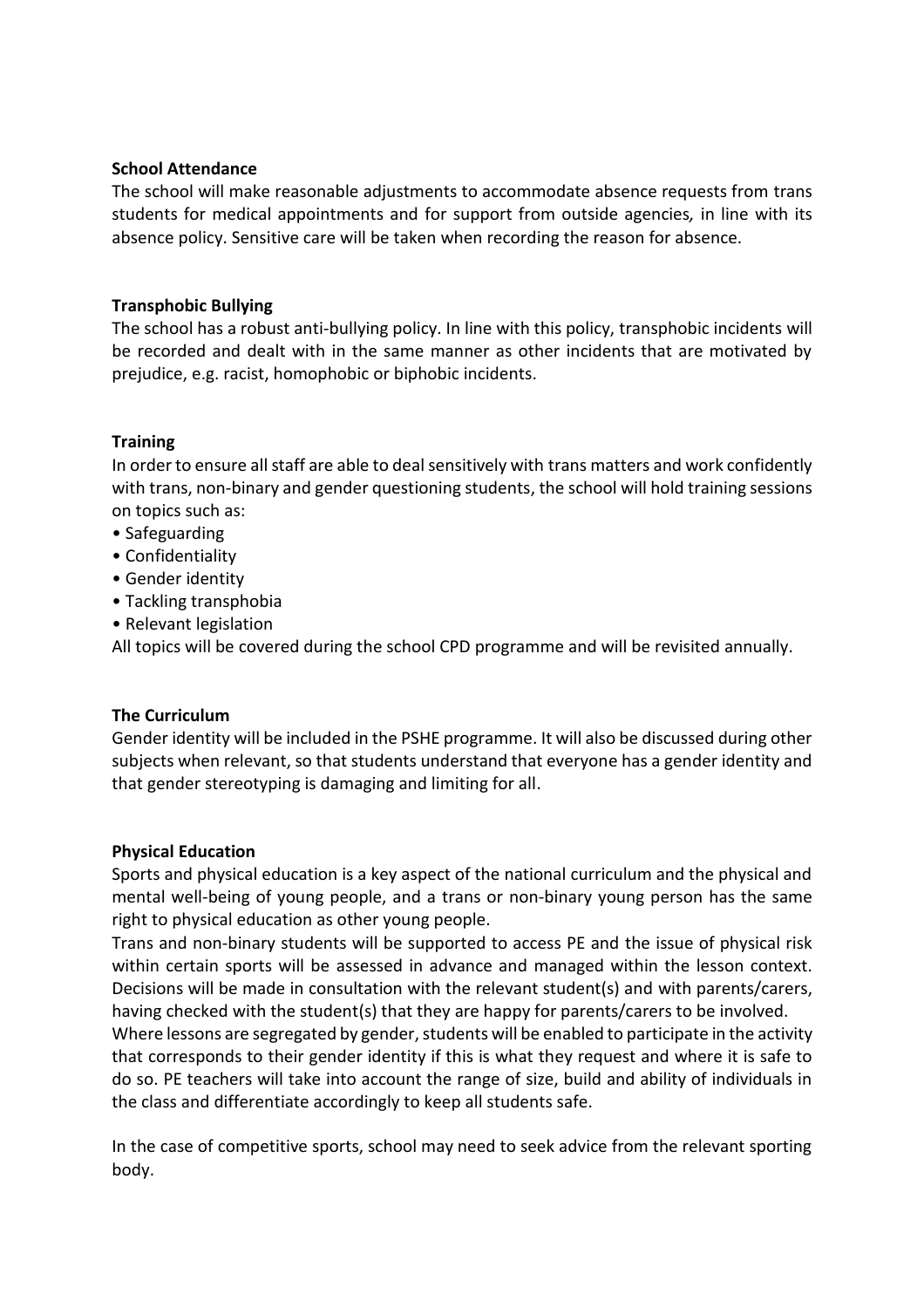In relation to activities such as swimming, trans or non-binary students may want to wear swimwear that differs from their peers. We will assess this on a case-by-case basis as it will be different for every trans person. Teaching staff will be informed prior to the lessons that a student will be wearing different swimwear for personal or religious reasons.

## **Changing Facilities**

The use of changing facilities by trans and non-binary students should be agreed on a caseby-case basis, in discussion with the student. In all cases, trans students should have access to the changing facilities that correspond to their gender identity. Any student who needs increased privacy, irrespective of the reason, will be offered a reasonable alternative changing option such as a private area or a different time to get changed. Any alternative arrangement should be provided in a way that maintains the confidentiality of a student's trans status. When competing at another school or outside venue, school staff will ensure that appropriate

sensitive provision is available.

If any other students object to sharing changing rooms with trans or non-binary students, they, rather than the trans or non-binary students, will be offered an alternative changing space or time.

## **Toilets**

Students have access to toilets that correspond to their gender identity; trans girls because they are girls, can use the girls' toilets and trans boys the boys' toilets. Single gender toilets can cause issues for students who do not identify with a gender binary such as boy / girl so gender-neutral toilets are also provided for any student not wishing to use the single gender toilets.

## **Work Experience**

The Equality Act 2010 encompasses every environment in which students will be working, and all placements should be aware of their duties and responsibilities.

Where the school is considering allowing a trans or non-binary young person to attend a work experience placement, the school will complete a suitable assessment on the potential placement to establish if there is any risk to the young person, taking account of their right to privacy. As a general principle, personal information on the young person must not be shared. The school will be sensitive to this in its planning before any trans or non-binary student is placed in any business or organisation. Careful discussion about the placement with the student and parents/carers, if appropriate, will occur to find the most suitable way forward to ensure the placement is successful.

## **School Uniform**

Trans, non-binary and gender questioning students will be expected to follow the Uniform Policy, which covers uniform, make-up and jewellery in a non-gendered way. A generally broad range of uniform will be made available for all genders**.**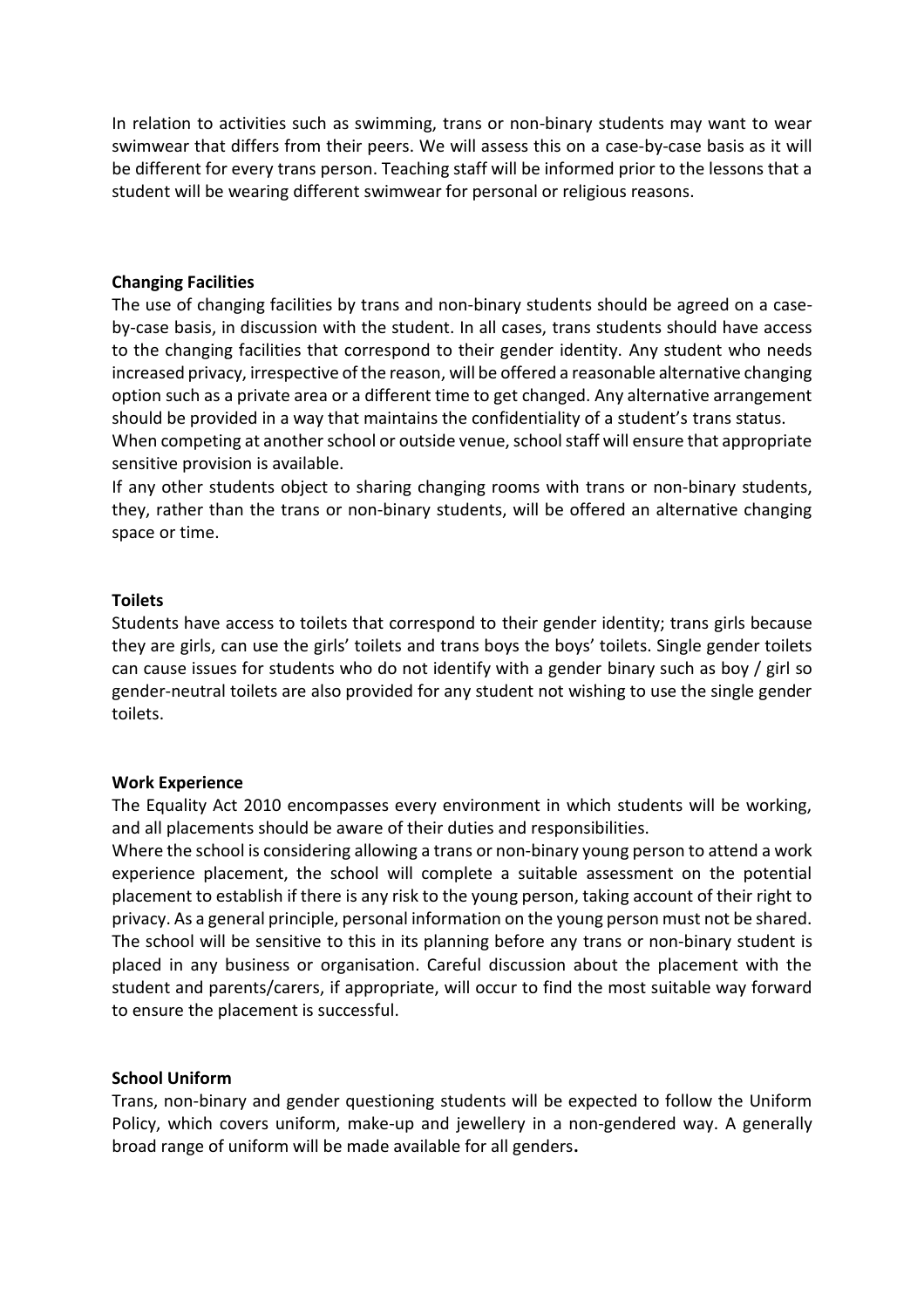## **Name Changing and Exam Certification**

There is clear evidence that the use of a preferred name and pronoun for students questioning their own gender identity significantly reduces negative mental health conditions such as depression or suicidal ideation and vastly improves personal wellbeing.

If a trans or non-binary student wishes to have their preferred name recognised on school systems, this will be supported and will feed in to the register, school email accounts, letters home (if appropriate), report cycles, bus pass information etc. Furthermore, the change of name, pronouns and associated gender identity will be respected and accommodated by the school. To ensure students are supported to make informed decisions around using a preferred name and pronouns, with the student's prior agreement, school will involve parents/carers in an open and honest dialogue throughout the process.

Where a student does not wish their parents/carers to know of their desire to use a preferred name in school, each case will be taken individually and the school will consider the student's own competence to make an informed decision using the Gillick methodology as well as any known concerns regarding safeguarding. It is our preference to engage positively with families so that there is support in the home for the young person.

Where parents/carers are opposed to their child using a preferred name and pronoun, the school will, again, look at each case individually and the school will consider the student's own competence to make an informed decision using the Gillick methodology as well as any known concerns regarding safeguarding. It is our preference to engage positively with families so that there is support in the home for the young person.

Technically, students can be entered under any name with an Examination Board. However, it is a complex matter and results can only be linked with legal names, not preferred names. It is possible for examination certificates to be issued in the preferred name, but any student finding themselves in this position should discuss this issue with the school's Exams Officer and parents/carers if appropriate, prior to starting GCSE courses, to ensure the best way forward.

## **Vaccinations**

Decisions about the administration of vaccinations will be made on a case-by-case basis, in consultation with the student. The school will allow any gender specific vaccinations to be carried out at the GP's surgery in order to eliminate any anxiety, and this will be the responsibility of the parent/carer to organise.

## **School Visits**

Learning about different cultures and lives and taking part in activities may lead to overnight stays, both at home and abroad. Residential trips will be discussed in advance with trans and non-binary students, and their parents/carers if appropriate, to ensure the necessary preparation is made so that trans students can participate as fully and confidently as possible in residential trips.